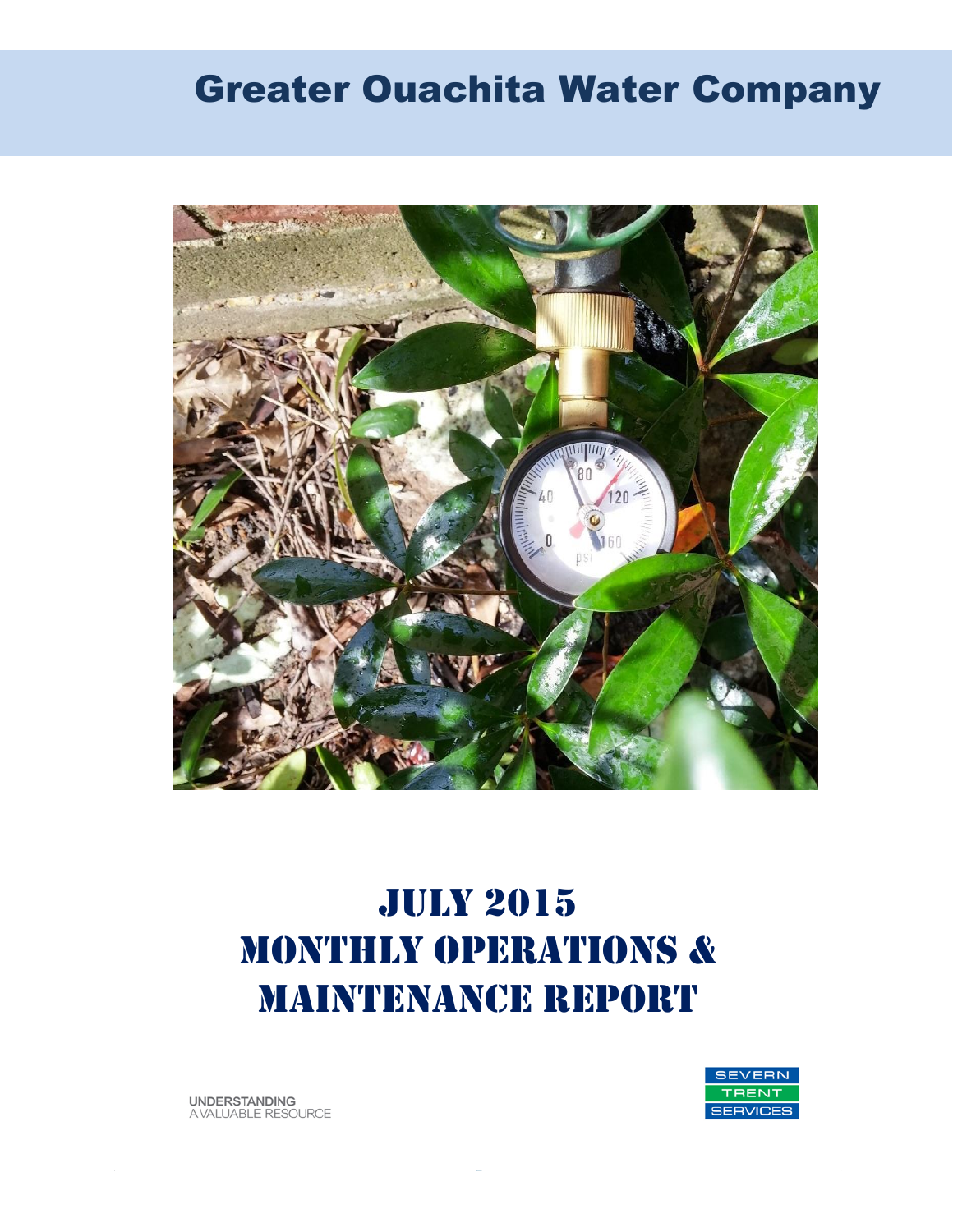

Severn Trent Services 6725 Cypress ST. West Monroe, LA 71291 United States

T: +1 318 322 3741

www.severntrentservices.com

#### **Monthly Report of Operation and Maintenance For the Greater Ouachita Water Company For the Month of July, 2015**

August 11, 2015

Mr. Wood T. Sparks. CEO Greater Ouachita Water Company PO Box 1257 West Monroe LA, 71294

Dear Mr. Sparks:

Severn Trent Environmental Services is pleased to present the attached Monthly report. Included is a detailed report of operation and maintenance of GOWC Wastewater, Water Treatment Plants and Pump Stations and, Billing and collections. I welcome any comments or questions on this report.

Sincerely,

Jason Moss

Jason Moss Project Manager



**UNDERSTANDING** A VALUABLE RESOURCE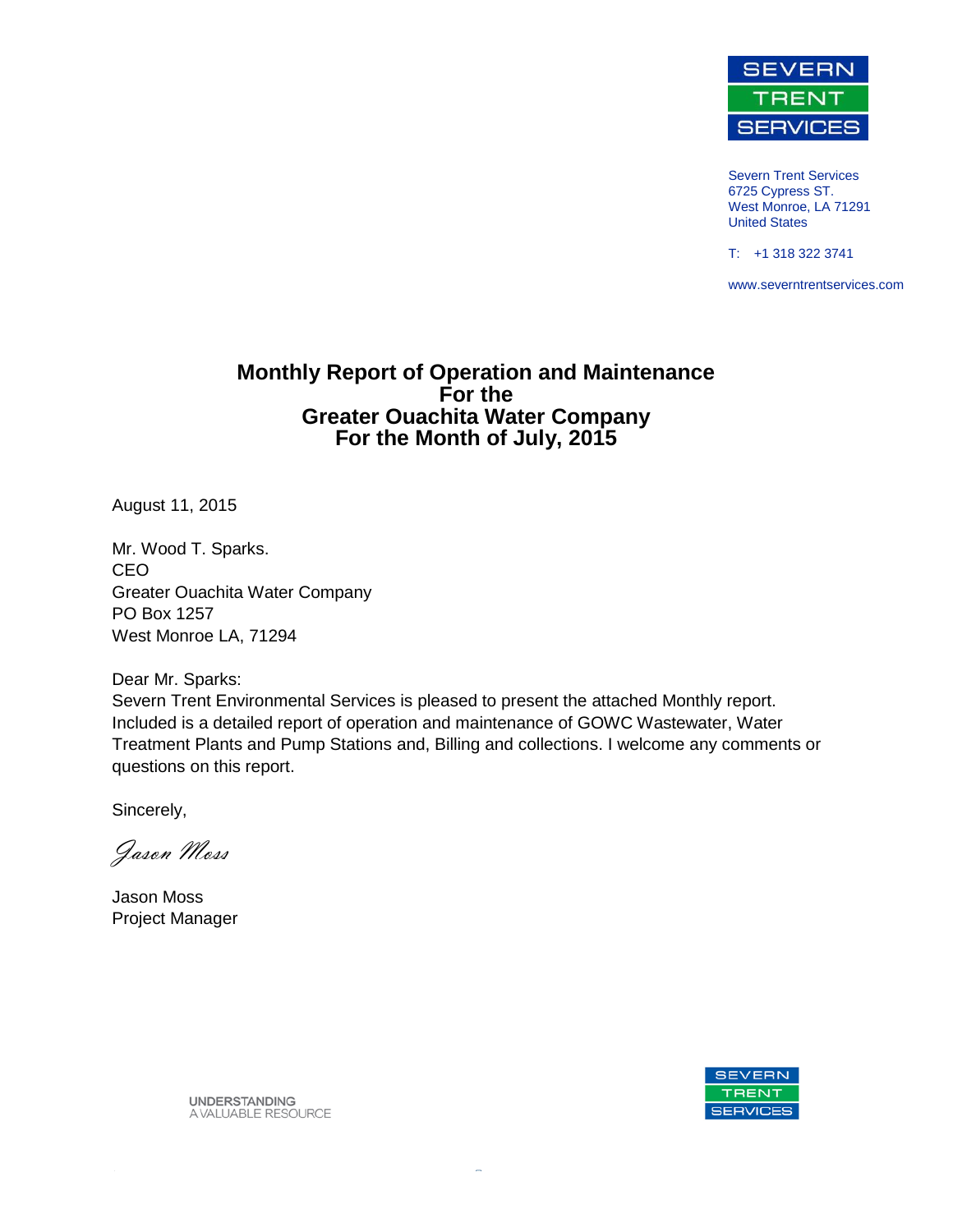## **Executive Summary**

The biggest problem we had the month was on July 30, 2015, The Arkansas rd plant was hit by lightning cause two of the control panels to burn out. The fried components were replaced and put back in service, there was an unknown transducer failure that was reading that the plant was full. This caused the system to drain until we were contacted for low pressure in the area. Once the problem was discover it was quickly repaired and plant filled. Within a few hours the Well motor on the HWY 80 caught fire, and was caused by high run times due the extreme heat we had been experiencing over the prior weeks. The well motor had to be replaced by a new motor we had on hand.

During the month of July 2015 we had 1254 Various Work orders that required staff to go out and follow up. These include reconnects, new services, water leaks, meter rereads, service disconnects, and of those work orders we had reported 89 water quality calls. This is a decrease in calls despite the problems on the Arkansas rd/HWY 80 systems. Along with the normal work orders we conducted 752 line locates throughout the parish. Field services called in 113 locates for work with 84 leak repairs completed and closed out. 5 Emergencies happened and required immediate attention. In addition we completed 18 various dirt work projects.

## **Operations Highlights**

#### **WWTP:**

- **Hillside WWTP** 
	- 1. Repaired aerators
	- 2. Repaired sludge return pump and repaired piping

#### **North East regional WWTP**

- 1. Repaired chlorine feeders
- 2. Installed new aerator and wiring

#### **Millhaven Lagoon**

- 1. Adjusted aerators
- **Country Heritage WWTP**
	- 1. Repaired Blowers
	- 2. Replaced blower motor
- **Valley Hill WWTP**
	- 1. Repaired aerators
	- **Heritage WWTP**
		- 1. Replaced some grating on the catwalks of the plant
- **Diamond WWTP**
	- **1.** Cleaned plant clarifiers
	- **2.** Cleaned effluent structure
	- **3.** Repaired sludge piping

#### **Presidential WWTP**

- 1. Replaced piping
- 2. Installed new pump on plant
- 3. Replaced a breaker on the control panel

#### **Tangle Wood WWTP**

**1.** Adjusted aerators

#### **US 165 South Region WWTP**

**1.** Repaired aerators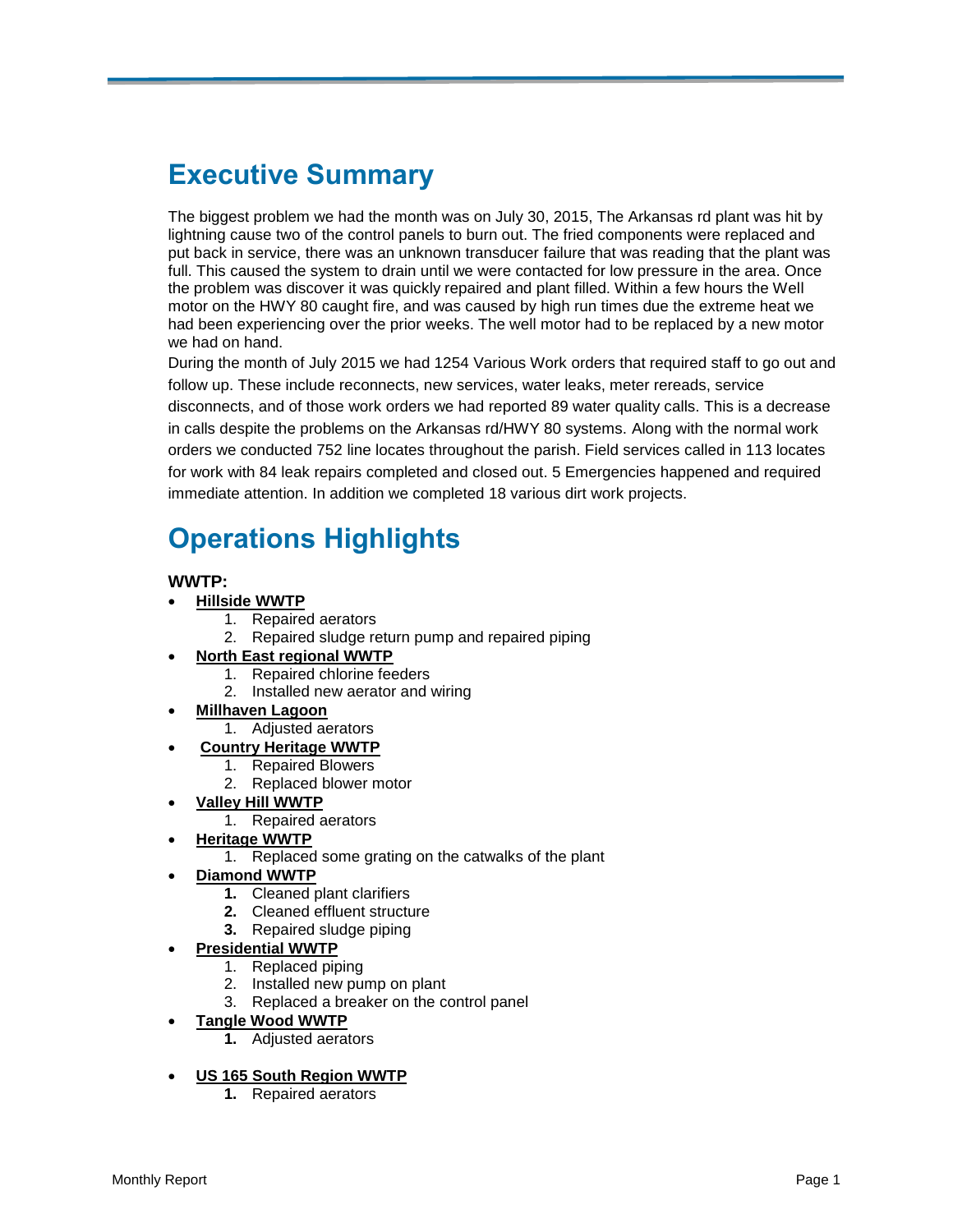#### **WOIP WWTP**

- **1.** Replaced the CL2 pump
- **2.** Repaired a water leak on the CL2 regulator line

#### **WTP:**

#### **Arkansas Road WTP**

- 1. Repaired transducers on Elevated storage tank, and Ground Storage tank.
- 2. Repaired air scour motor
- **HWY 80 WTP**
	- 1. Replaced probes on filters
	- 2. Repaired actuator valve on filter #1
- **Riser St. Well**
	- **1.** Replaced communication chip on the Missions box
- **Spell ST Well**
	- **1.** Replaced communications chip on the Missions box
	- **2.** Replaced a blown transformer on the well control board
- **Oliece St Well**
	- 1. Replaced communications chip on the Missions box
- **Tichelli WTP and well**
	- 1. Replaced Chlorine pump
- **Bennie Breece Well**
	- 1. Replaced Communications chip on the Missions box

#### **Rowland rd. Booster**

- 1. Replaced Communications chip on the Missions box
- 2. Checked pump rotation for proper sequence due to lightning strike
- **Campbell St WTP**
	- 1. Replaced HOA switch and contactors

#### **North Monroe Metering station**

- **1.** Replaced missions box due to lightning strike
- **Restful Homes WP** 
	- **1.** Repaired Booster pumps
- **Parrots Beak WTP**
	- 1. Replaced Transformer on control panel
- **Wagon Wheel WTP**
	- 2. Replaced chlorinator pump

#### **Lift Stations**

- Frenchman's bend #1 Replaced capacitors on motors, installed new pump
- Frenchman's bend #3 pulled pump and took it to motor shop for repairs
- Frenchman's Bend #6 replaced burned out relays
- Frenchman's Bend #5 Replaced battery pack on the missions controller
- Frenchman's #2 repaired electrical problems on control panel
- WOIP #3 LS repaired LS pump
- Garret rd #1 installed new pump
- Monticello LS Repaired wheel valve and check valves
- Country Heritage repaired floats
- Country Heritage LS pulled pump and cleaned
- Frenchman's Bend outfall LS repaired Missions controller
- Town East LS pulled and cleaned pumps
- Brecken ridge LS replaced motor #1
- Coon Trail LS pulled and cleaned pumps replaced capacitor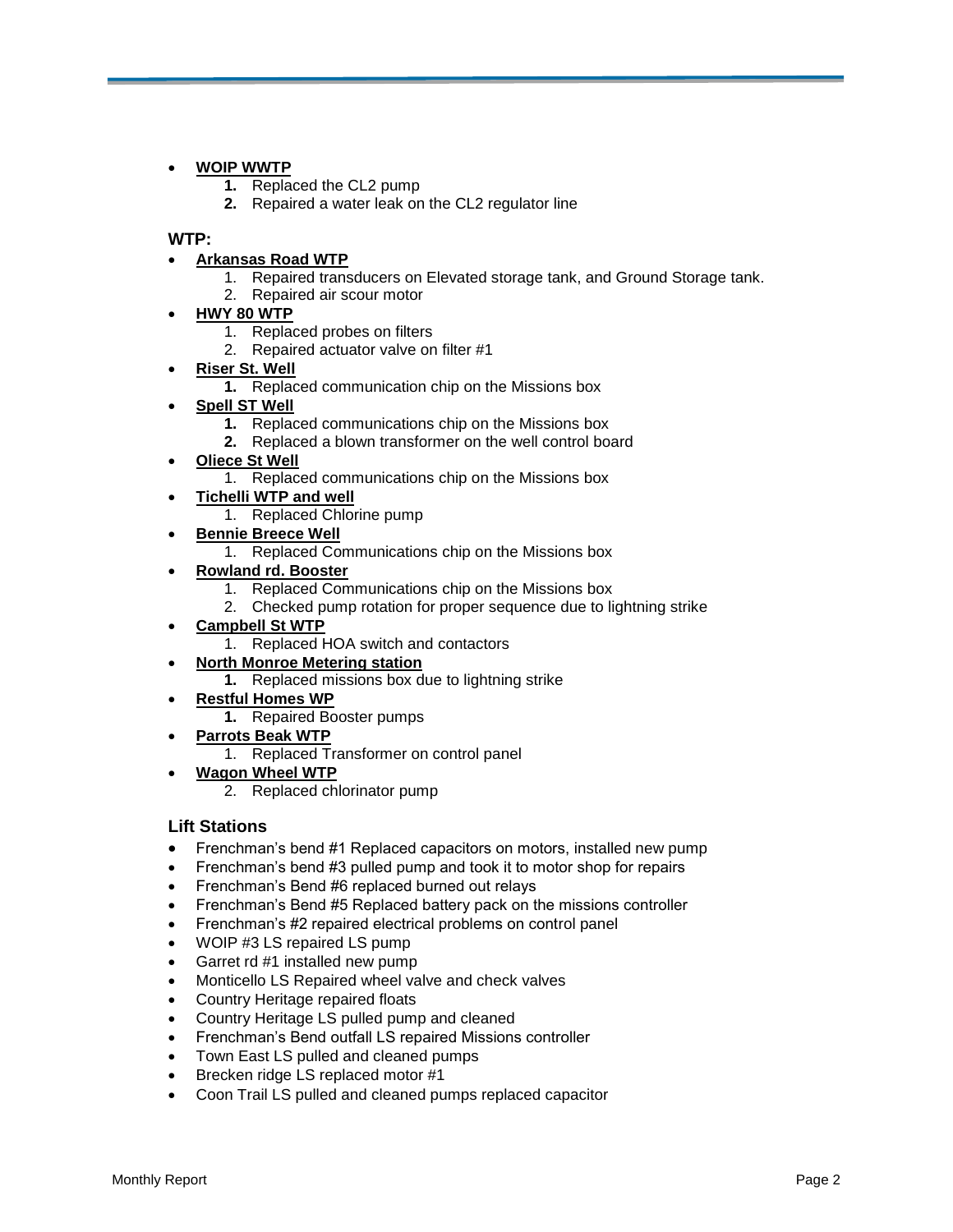- Joe White South LS adjusted floats
- Eastern Forest #1 LS repaired a leak on the pump

#### **Field Services**

- Field crews completed 26 new service taps
- Fixed 84 water leaks
- 1 fire plug repair
- 1 fire plug replacement
- Replaced 1 sample tap
- 3 sewer line repairs
- Meter services fixed 12 water leaks at the meters
- Replaced 41 meter lids and boxes

#### **Billing and Collections**

 Month end closing had 22,211 customers and billed for 126,627,000 gallons of water throughout the GOWC systems.

## **Technical Services**

- DHH conducted a capacity survey
- Work has begun on the Arkansas rd HWY 80 plants to replace filters to Carbon with a scheduled completion by Mid-January 2016

## **Environmental Information**

- Rainfall for July 2015 totals throughout the Parish was a total of 1.25 inches. In Comparison to July 2014 had an total of 1.21 in
- We treated Approximately 62 MG of sewer for the month of July 2015

### **Safety Performance**

- June all GOWC plants, we had 0 LTIs, 0 OSHA recordable injuries, 45 Behavioral KPIs (Near Misses, Unsafe Conditions and Indications of Interdependent Culture), and 0 vehicle incidents.
- There were 68 hours of in-house safety training.
- Safety topics were on KPI's and reporting accidents
- What is a KPI? Severn Trent finds that awareness of our surroundings is a key to promoting safety. Each month, each employee is to find a condition - whether at work or at home - that is unsafe or a "near miss" and report it to the safety coordinator. Taking immediate corrective action is an important step in this process, and this is one of the ways we prevent potential accidents.

### **Personnel**

We have 1 Maintenance tech 3, 1 utility tech and 1 GSI tech positions open and are hiring for. All positions should be closed out by the end of August 2015.

## **Public Relations**

• None to report.